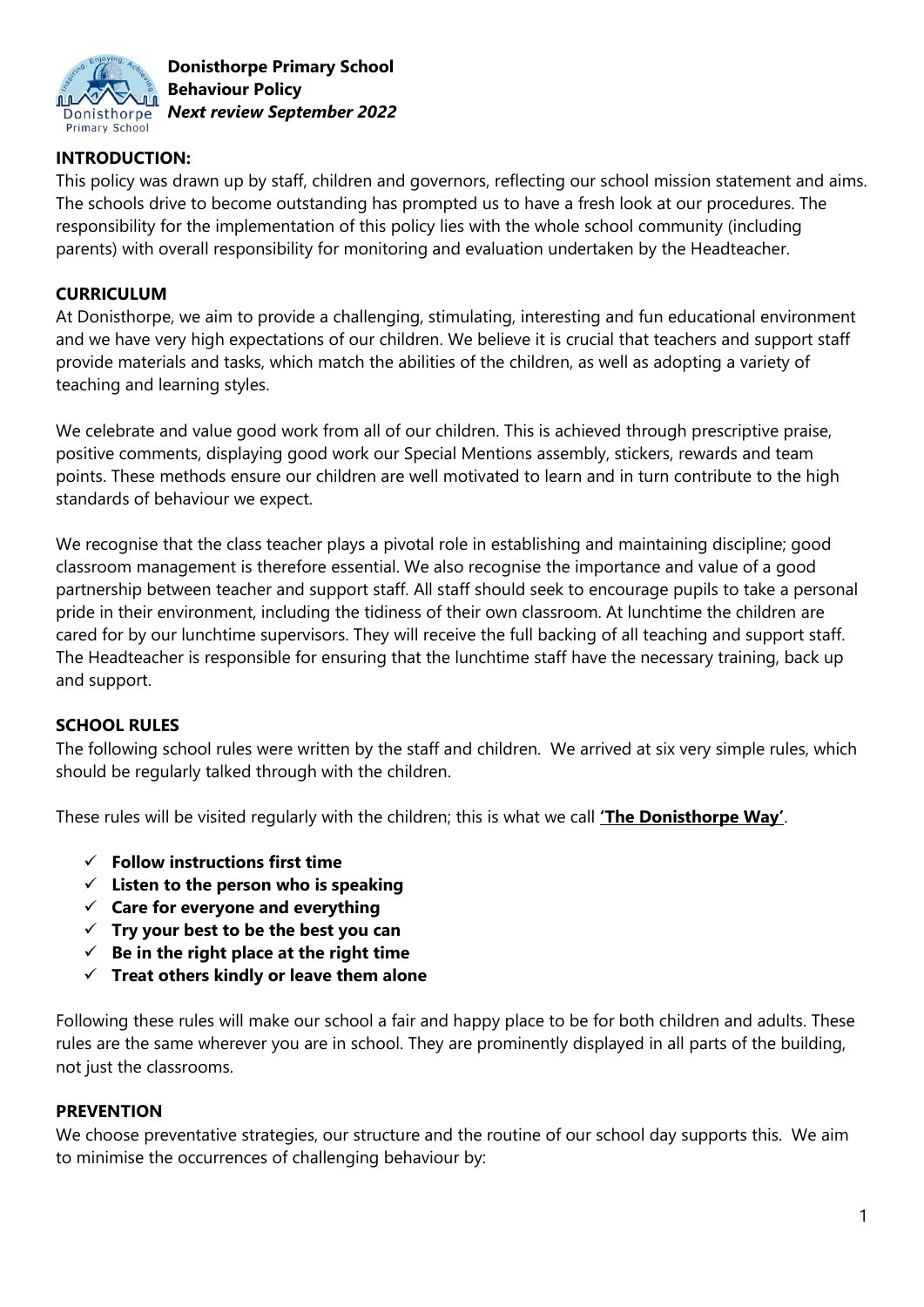

- Establishing positive relationships with pupils and parents
- Creating a positive, supportive climate in the classroom
- Being in the class before the pupils arrive
- Having well planned, meaningful lessons differentiated to meet the needs of the pupils
- Making connections with previous work
- Ensuring equipment or materials needed are available and in working order
- Having well-established routines for behaviour
- Teaching the children strategies to deal with anger and frustration
- Using social problem solving skills, circle time and mediation
- Using appropriate humour and relationships to ensure all children feel a sense of belonging in their class groups

#### **REWARDS**

At Donisthorpe Primary School, we aim to celebrate and praise the good work and achievement of both children and adults. We are prescriptive with our praise so that children know exactly what behaviours we are pleased with, e.g. "Well done for putting your hand up and not shouting out."

Our weekly Special Mentions Assembly provides us with an opportunity to celebrate and praise good work, good behaviour or other achievements in life. We celebrate out of school achievements as well e.g. badges and certificates from activities such as swimming, judo etc.

By keeping careful records, we ensure that all children are included in our Special Mentions Assembly. Children mentioned in Special Mentions Assembly will receive a certificate and a Headteacher's award sticker.

In class, children demonstrating excellent behaviour/achievement will be awarded with a certificate or a Headteacher's award sticker.

Our reward system demonstrates to the children that we value all kinds of achievement, including good behaviour. To show that we value everyone we also mention events or achievements in the lives of staff e.g. becoming a grandmother, passing NVQ etc.

- EYFS children receive 10 minutes daily GOLDEN TIME.
- Children from Years 1 to 5 receive weekly GOLDEN TIME for following the Donisthorpe Way.
- Children in Year 6 are given the opportunity to earn behaviour points, at the beginning of the week, children will be told how many behaviour points are needed to earn their 30-minute 'bonus time'. (See Appendix 1 for further details)

Rewards which are effective are personal to the child receiving them and those giving them. Simple recognition for good work and/or sustained effort is greatly appreciated by children and adults.

The following list indicates the approximate levels of progression that all staff and children are made aware of:

1. Prescriptive praise from the teacher/adult working with the child e.g. "Good listening". Teaching assistants/adults will mention the praise to the class teacher.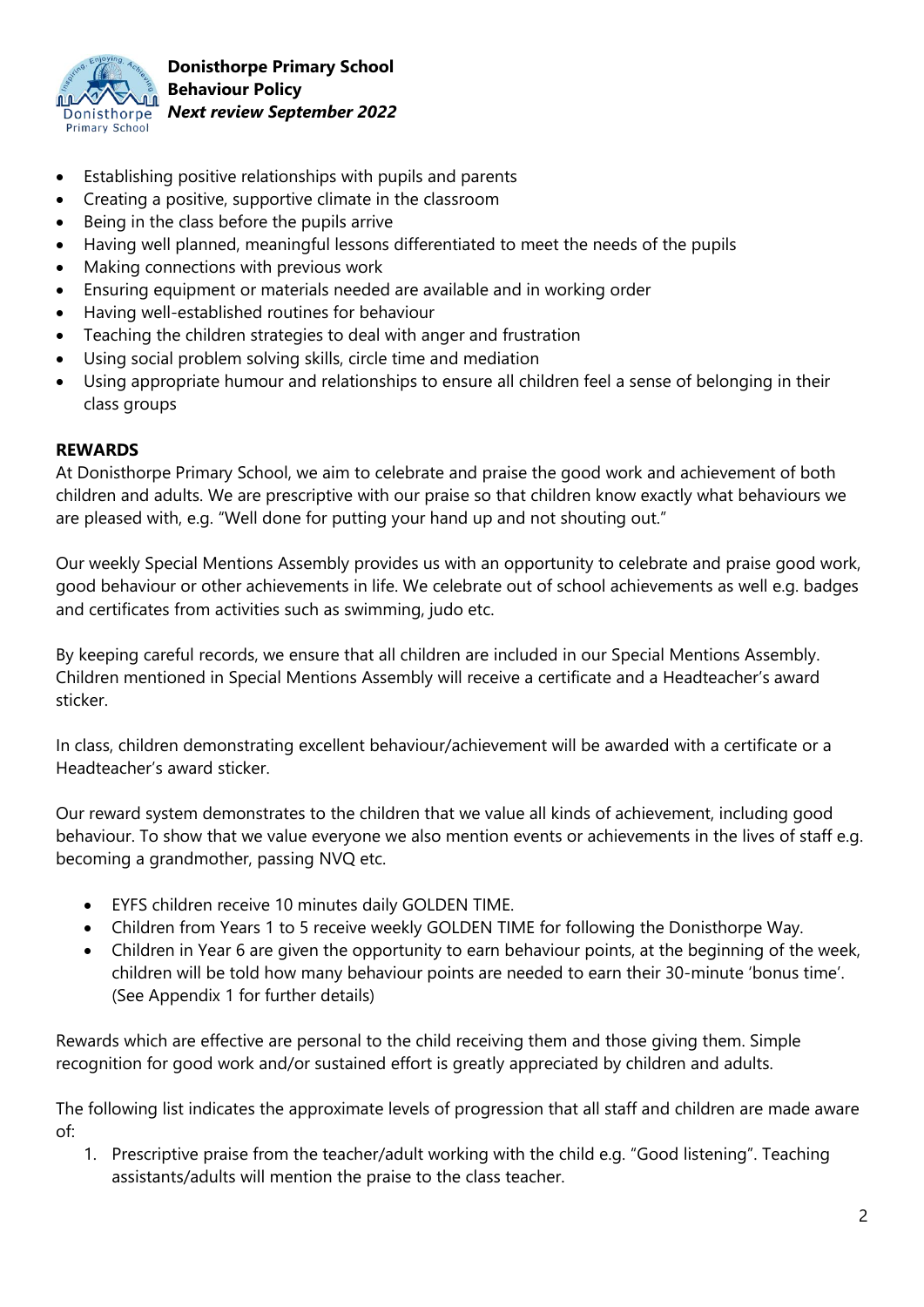

- 2. Stickers and class rewards from the teacher/teaching assistant
- 3. Praise from another member of staff i.e. the child visits another teacher to receive a sticker and prescriptive praise.
- 4. See Headteacher to receive a sticker and prescriptive praise.
- 5. Weekly Special Mentions Assembly. This takes place on a Friday. **All staff** are asked for a list/contribution for this assembly.

The child is made aware of what she/he has done well. As staff we need to know our children and the praise that they are given needs to take into account the individual child and their needs and be handled appropriately – what may be a reward for one child may not be for another.

In addition, all staff can reward children with a 'Team point token'. Tokens are by children in four teams, red, yellow, green and blue. Team point tokens are counted and praise is given in Special Mentions Assemblies. At the end of each term, the children in the team with the most points are rewarded.

# **KEEPING EVERYONE SAFE**

We recognise that the school will only function effectively if both staff and children feel safe and happy. Anxiety and fear block learning, so we strive to create a safe and happy environment free of anxiety. Effective measures and procedures are used to ensure safety for all. The school follows all statutory, government and LA guidelines on safeguarding. As adults, we seek to demonstrate and model appropriate behaviour. Violence, threatening behaviour and abuse against school staff or other members of the school community will not be tolerated.

#### **SEARCHING**

The government published advice for all schools in January 2018 with guidelines for schools with regards to searching pupils with or without consent for prohibited items. The advice is intended to explain schools' powers of screening and searching pupils so that school staff have the confidence to use them. In particular, it explains the use of the power to search pupils without consent. It also explains the powers schools have to seize and then confiscate items found during a search. Donisthorpe Primary School would follow this guidance available at:

https://www.gov.uk/government/uploads/system/uploads/attachment\_data/file/674416/Searching \_screening\_and\_confiscation.pdf

#### **SANCTIONS**

We believe the management of children's behaviour and mood should reflect the values of the school. The formation of healthy relationships is one of our main goals and the basis of good behaviour and mood management, and effective learning. We are always aware that all discipline involves values and we continually strive to find better ways of helping our children to learn more satisfying ways of behaving.

At Donisthorpe Primary School we use rewards far more than sanctions. We all aim to be positive rather than negative and use a variety of strategies which aim to minimise misbehaviour. In addition we also:

- Make sure each child knows what to do and how to do it
- Demonstrate excellent classroom management skills
- Encourage and develop self-discipline in all of our children
- Reward children for good work, achievement and behaviour
- Support children who have genuine problems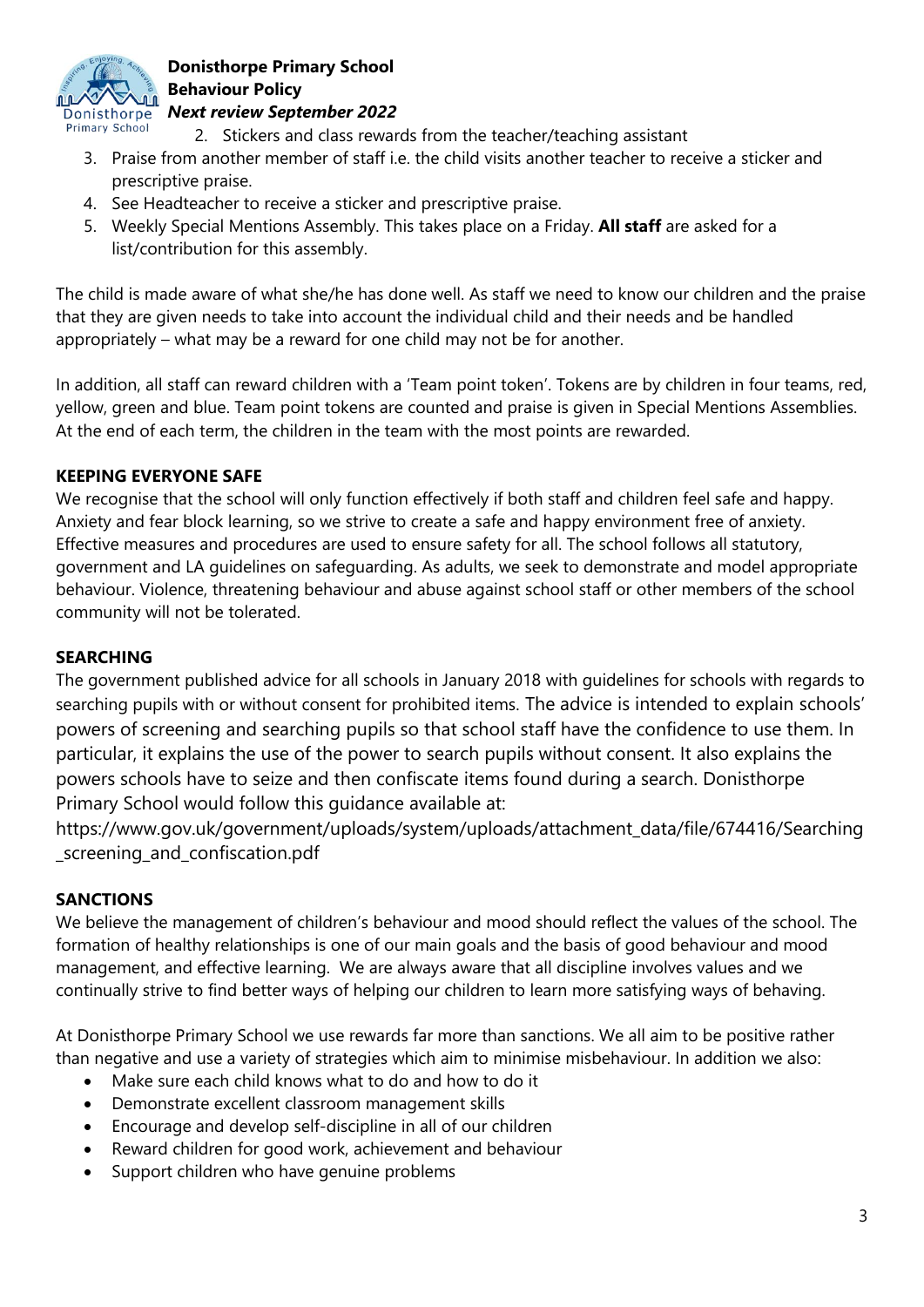

## **Peer on Peer Abuse**

As per our Safeguarding Policy, this school recognises that children sometimes display abusive behaviour themselves and that such incidents or allegations must be referred on for appropriate support and intervention. Such abuse will not be tolerated or passed off as "banter" or "part of growing up". This abuse could for example include sexual assaults, initiation/hazing type violence, all forms of bullying, aggravated sexting and physical violence experienced by both boys and girls. The school and its staff will take all possible actions to ensure peer on peer abuse cannot go unnoticed through discussion at age-appropriate level, education activities such as 'Warning Zone', opportunities for disclosure etc.

Where specific risks are identified, a risk assessment will be undertaken in order to ensure the safety of all staff and pupils. Measures appropriate to the uniqueness of each situation would be put in place to minimise the threat to those concerned.

Unfortunately, there are times when a child's behaviour is unacceptable. If this is the case then we will adopt a range of strategies to respond to that misbehaviour. The level of progression which we follow during such incidents is indicated below. However, it must be remembered that each incident involves individual children and as a staff we need to know our children; any sanctions need to be fair, firm and above all, consistent. The child should always be made aware of what she/he has done wrong, and what the appropriate/acceptable behaviour should be.

Any incidents or suspected incidents should be recorded in CPOMS.

#### **STAGE 1:**

- Praise the other children for behaving well
- Wait quietly for the child to realise that you have noticed
- Make eye contact with the child
- Ask the child a question to help refocus them

If the negative behaviour continues:

#### **STAGE 2:**

- Speak quietly to the child at an appropriate distance i.e. not invading their personal space
- Name the child in a firm voice
- $\bullet$  Identify the misbehaviour and ask the child to behave correctly i.e. a positive statement such as "*Please can you do this"* rather than *"don't do that".*
- Point out and remind the child of the relevant class and school rules.
	- Remove some Golden Time (5 minute blocks only)

These guidelines will deal with most situations, although there will be occasions when misbehaviour is persistent or more serious. More serious incidents could include:

- $\triangleright$  Bullying of any kind
- $\triangleright$  Persistently unkind or unfair to other children
- $\triangleright$  Stealing
- $\triangleright$  Being persistently rude to adults in school
- $\triangleright$  Deliberately & persistently breaking the school rules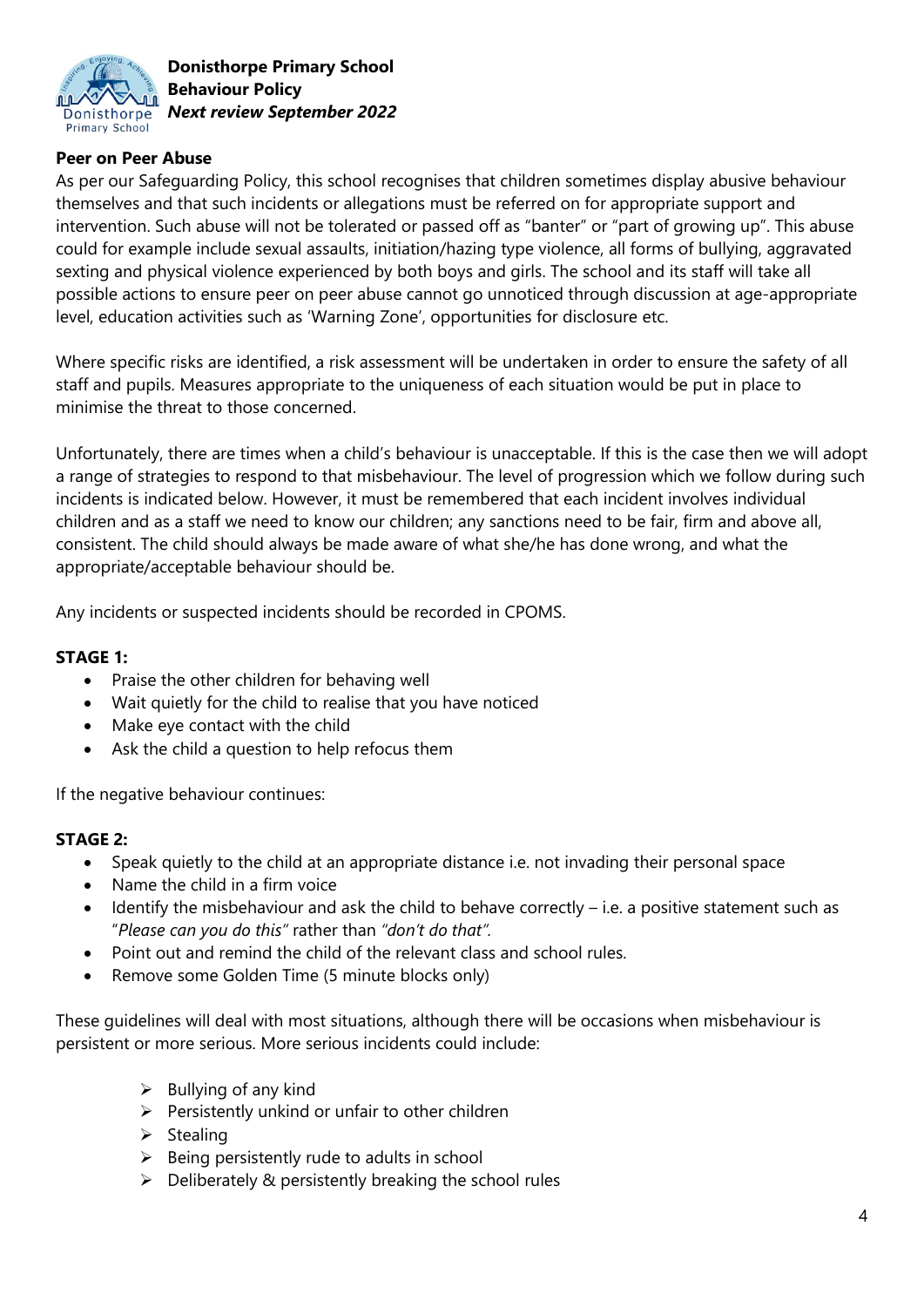

**Donisthorpe Primary School Behaviour Policy** *Next review September 2022*  $\triangleright$  Fighting

Incidents resulting in sanctions at Stages 1 and 2 could effectively be dealt with a member of the support staff working in the classroom. A teacher will always be involved from Stage 3 onwards. Lunchtime staff, who often do not have immediate access to teaching staff, will use STAGE 3 at their professional discretion, but incidents will be recorded by the Lunchtime Supervisor. The Headteacher is responsible for monitoring this.

# **STAGE 3**

- The child may be removed from their friends for a time. For example, to work alone in the classroom, or to stand quietly alone for a few minutes in the playground etc...(always with supervision)
- Privileges or opportunities may be withdrawn for a time i.e. not allowed to play on the field
- Kept back at playtime or lunchtime (always with supervision)
- Lunchtime staff will record misbehaviour & let teachers know

Any incidents dealt with by the Headteacher/Deputy Headteacher/SLT will be recorded in CPOMS. This to ensure that patterns of behaviour can be monitored, identified and dealt with.

If the inappropriate behaviour should reoccur, or be serious in the first instance, then the child will move to Stage 4.

## **STAGE 4**

- Sent to the Headteacher or in her absence the Deputy Headteacher.
- The Headteacher or senior member of staff will apply further sanctions as appropriate to the incident and the child. This will be recorded in on CPOMS.
- Children who have appeared in the lunchtime incidents book 3 times will be sent to the Headteacher/Deputy Headteacher/SLT for discussion.
- Parents are kept aware at this stage by an informal conversation or letter explaining that the situation has been dealt with but that we value parental support.
- Intervention from the school's Inclusion Team/support from a lunchtime Nurture Group might be sought at this stage, the aim being to modify poor behaviour and reward good behaviour.

This would then be followed by Stage 5.

# **STAGE 5**

- The entire incident is handed over to the Headteacher or in her absence the Deputy Headteacher. Appropriate sanctions would be applied and will be recorded in CPOMS. The parents would be notified and asked to come in to school to formally discuss the situation. At this stage, intervention from the SENCO may be sought if it was felt that an Individual Learning Plan would be appropriate.
- The Headteacher and Deputy Headteacher monitor the frequency of incidents and will contact home via phone/letter to discuss the situation frequent negative behaviour
- If the child is at risk of exclusion a Pastoral Support Programme would be agreed with the Headteacher, class teacher, Inclusion Team, parents and the child. (See Appendix 2)
- Governors will also be updated visa the termly HT report (individual names will not be shared with Governors)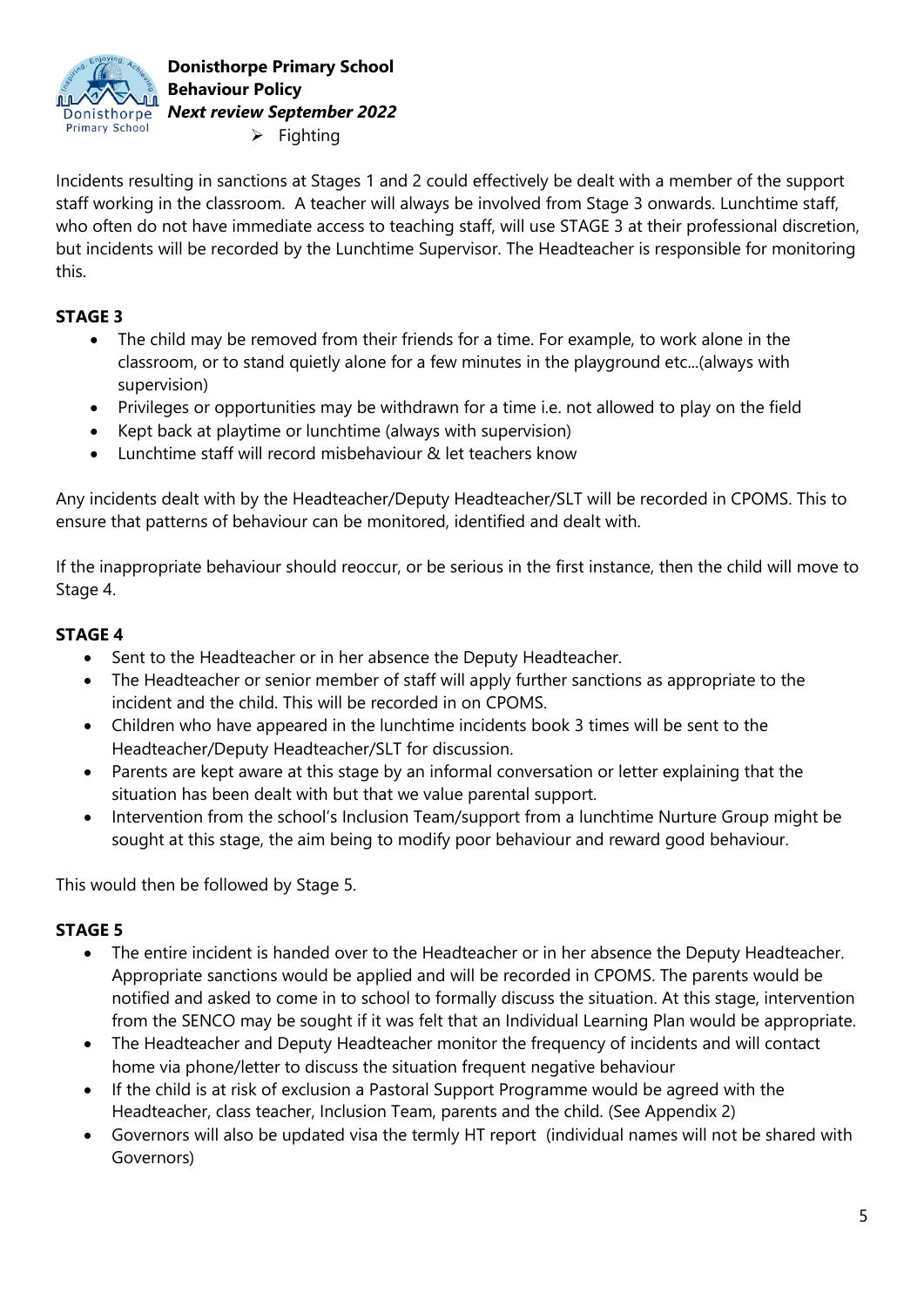

It would be hoped that no situation would ever get beyond Stage 5. At this stage, close liaison will have been set up with the child's home and school and appropriate support put in place. However, serious cases would have to move to Stage 6.

# **STAGE 6**

- Outside advice will be sought e.g. educational psychologist advice/Oakfeild short stay School Behaviour Forum
- Parents and Governors would now be fully involved

If behaviour does not improve:

- A child could be excluded at lunchtime for a period of time
- The child would be excluded from the whole school day for a period of time
- Finally, with no other options available a child would be permanently excluded from school. The Donisthorpe Primary School Governing Board Exclusion Panel would take this final decision.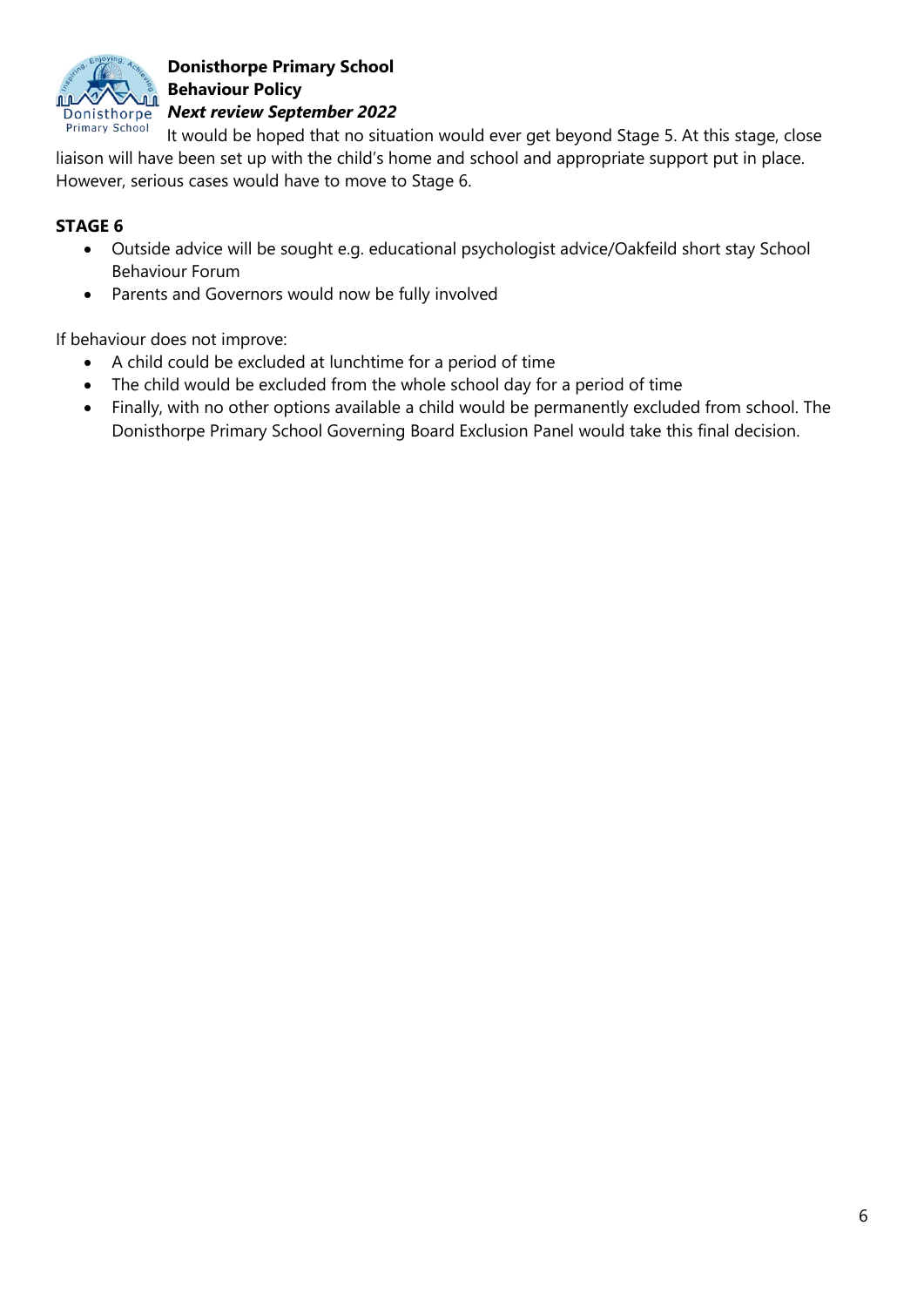

## **GOLDEN TIME**

Golden Time is an opportunity for children to choose high quality, enjoyable activities to recognise and build on their achievements during the week.

Golden Time for Years 1 to 5 will take place every Friday afternoon between 2.30pm and 3.00pm. Children in EYFS will receive 10 minutes Golden Time per day.

To achieve Golden Time children must follow the 'Donisthorpe Way'.

## **'The Donisthorpe Way'**

- **Follow instructions first time**
- **Listen to the person who is speaking**
- **Care for everyone and everything**
- **Try your best to be the best you can**
- $\checkmark$  Be in the right place at the right time
- **Treat others kindly or leave them alone**

In every classroom, there should be a large visual reminder so that children know that they are at risk of losing Golden Time.

Children lose 5 minutes, for each negative behaviour, up to a total of 30 mins.

Each week staff will offer a different Golden Time activity, e.g. Art/ICT/extra PE/extra playtime/cooking/disco etc (The activities will be suggested be children in assembly at the start of each half term)

Children from Year 1 to Year 5 sign up for an activity.

The final decision as to whether a child receives Golden Time rests with the class teacher. Consultation with other staff, including LSAs, lunchtime staff, supply teachers, office staff, is essential.

A child can receive up to 3 warnings/chances to change behaviours– teachers to decide how they administer these reminders.

Children will lose their Golden Time immediately if they;

- Kick, punch, hurt another child
- Steal
- Maliciously damage property

#### **Year 6 Behaviour Points**

Children in Year 6 are given the opportunity to earn 5 behaviour points every day. At the beginning of the week, children will be told how many behaviour points are needed to earn their 30-minute 'bonus time' at the end of the week. Expectations for behaviour will be higher as the year goes on, so it will not always be the same amount of points that are needed. Every time a child earns their

'Bonus time', this means they have earned some time towards a special 'treat day'. Year 6 will have special treat days sporadically throughout the year.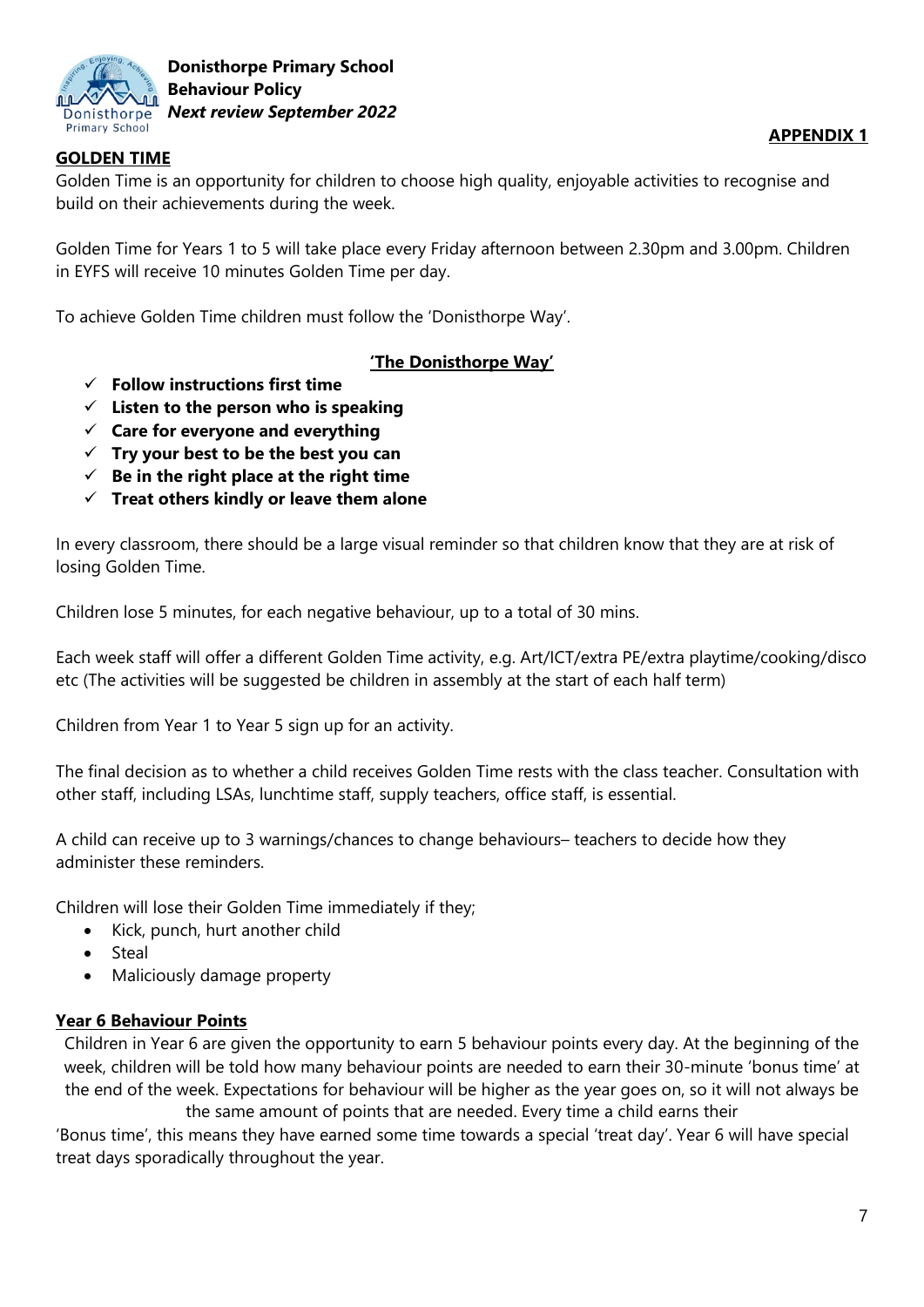

Points will not be earned in a particular session if there is constant low-level disruption, a real lack of effort, acts of violence or any behaviour disrespectful to peers, adults or property. On rare occasions, children may lose points if behaviour is deemed severe enough (e.g. violence, vandalism, rudeness to adults).

In all year groups the child should always be made aware of what she/he has done wrong, and what the appropriate/acceptable behaviour should be.

If a child is frequently missing all their Golden Time then the following protocols will apply:

- Child accesses Inclusion Team support
- Inclusion Team talks to the child to agree nature of difficulty and set improvement targets
- Inclusion Team agrees these targets with class teacher and any other adults as required
- Inclusion Team "visits" the child to check on progress towards targets
- Parents are informed

If a child continues to experience difficulties after Inclusion Team intervention, the Inclusion Team intervention may be extended. In some cases, further action may be required in line with the schools Behaviour Policy.

We obviously want every child to receive their Golden Time therefore it is important that staff have clear boundaries which remain constant and fair at ALL times. We cannot afford to have a bad day and hand out reminders more freely than usual! Consistency is the key.

However, it must be remembered that each incident involves individual children and each individual needs to be handled appropriately – i.e. what may need a reminder for one child may not for another.

Therefore, as a staff we need to know our children and implement sanctions which are fair, firm and consistent.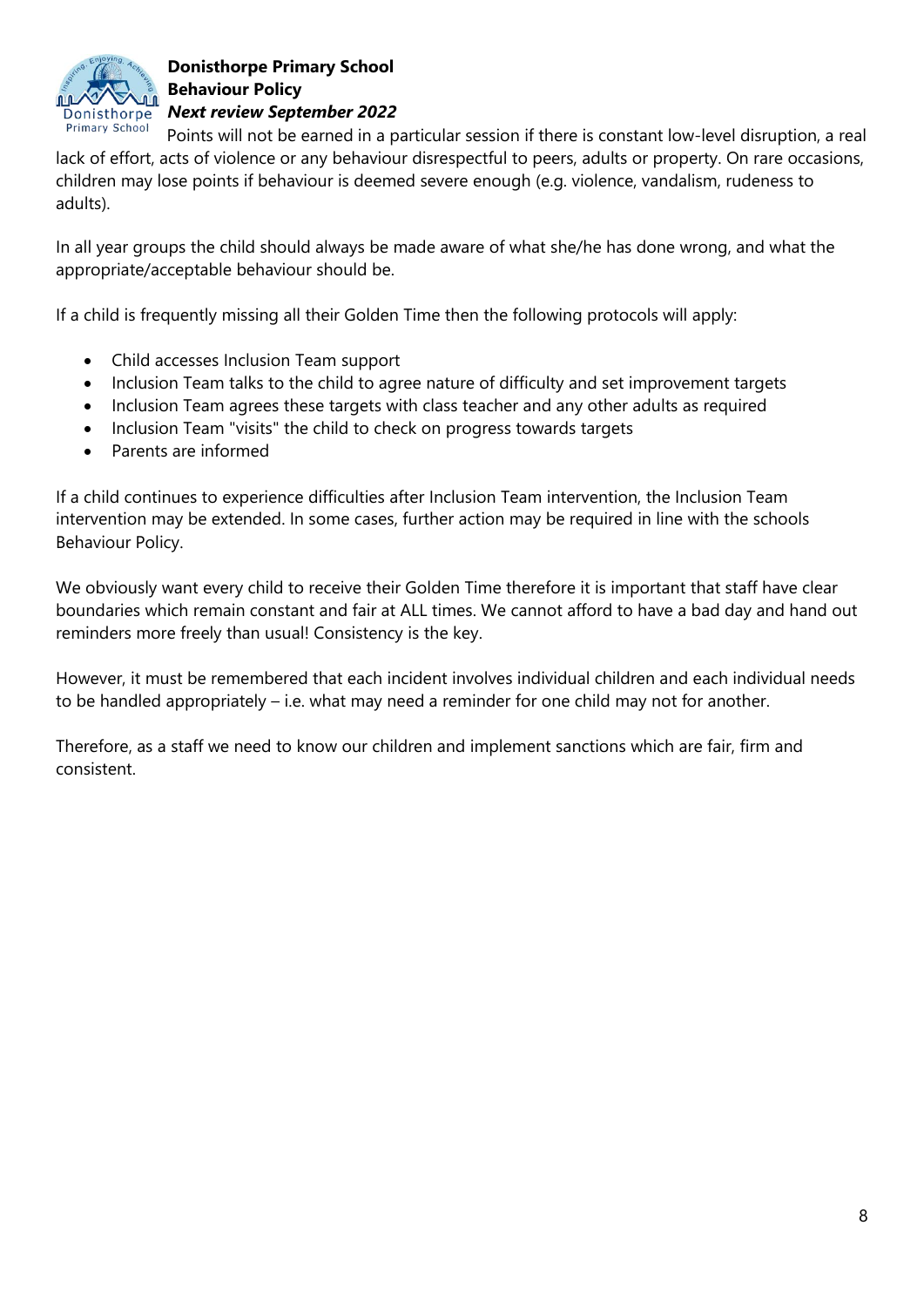

## **Pastoral Support Plan**

| <b>Child's Name:</b>                                                                  |  | Year group: |  |  |
|---------------------------------------------------------------------------------------|--|-------------|--|--|
| <b>Class teacher:</b>                                                                 |  |             |  |  |
| Date of meeting:                                                                      |  |             |  |  |
| <b>Issues arising from behaviour:</b>                                                 |  |             |  |  |
|                                                                                       |  |             |  |  |
| <b>Child's Targets:</b>                                                               |  |             |  |  |
|                                                                                       |  |             |  |  |
| <b>Action Points (Child):</b>                                                         |  |             |  |  |
|                                                                                       |  |             |  |  |
| <b>Action Points (School):</b>                                                        |  |             |  |  |
|                                                                                       |  |             |  |  |
| <b>Action Points (Other Agencies):</b>                                                |  |             |  |  |
|                                                                                       |  |             |  |  |
| <b>Expected Outcomes:</b>                                                             |  |             |  |  |
|                                                                                       |  |             |  |  |
| The child is at risk of exclusion if:                                                 |  |             |  |  |
|                                                                                       |  |             |  |  |
| <b>Review date:</b>                                                                   |  |             |  |  |
| (An early review of the Pastoral<br>Support Programme is possible if the              |  |             |  |  |
| current plan is proving unsuccessful.                                                 |  |             |  |  |
| <b>Start date of Plan:</b>                                                            |  |             |  |  |
| <b>Signed (Headteacher)</b>                                                           |  |             |  |  |
| I/We agree with this programme for our son's/daughter's education in order to support |  |             |  |  |